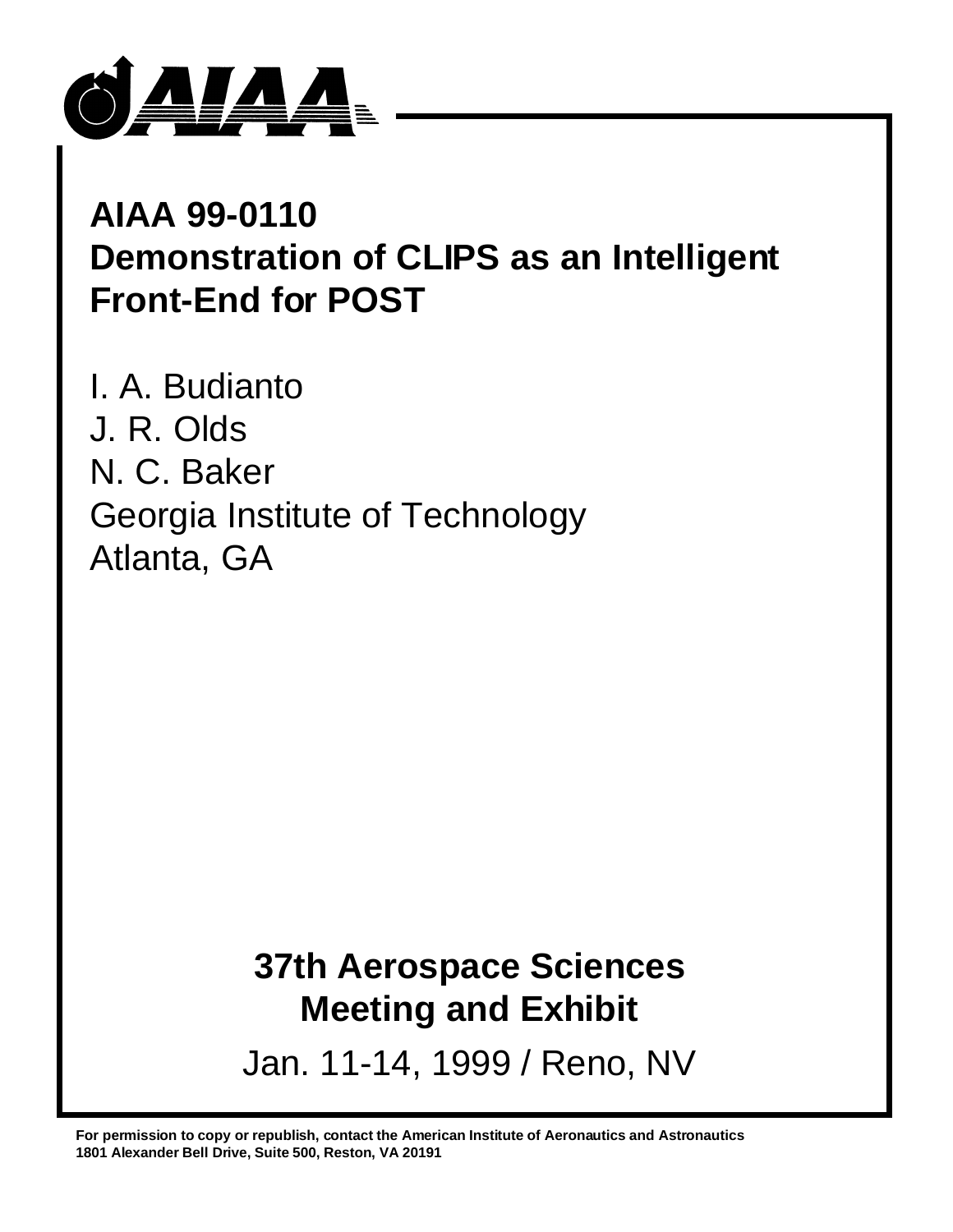# **Demonstration of CLIPS as an Intelligent Front-End for POST**

Irene A. Budianto† Dr. John R. Olds\* Dr. Nelson C. Baker‡ Georgia Institute of Technology Atlanta, GA 30332

# **ABSTRACT**

Most of the analysis codes used in the design of aerospace systems are complex, requiring some expertise to set up and execute. POST, which is used in many conceptual design studies to compute space vehicle performance characteristics, often encounters numerical difficulties in solving the defined trajectory problem. Usually POST fails to converge when its control variables are given a bad set of initial guesses, causing the trajectory to remain in the infeasible design region throughout the computations. The user then analyzes the output produced and relies on a set of heuristics, typically gained from experience with the program, to determine the appropriate modification to the problem setup that will guide POST in finding a feasible region and eventually converge to a solution.

The potential benefits of employing knowledgebased system within a design environment have long been well known. Various methods of utilization have been identified. As a post-processing guide, an expert system can distill information obtained from an analysis code, such as POST, into knowledge. The system then can emulate the human analyst's decision-making capability based on this collected knowledge.

\_\_\_\_\_\_\_\_\_\_\_\_\_\_\_\_\_\_\_\_\_\_\_\_\_\_\_\_\_\_\_\_

‡ *Associate Professor, School of Civil & Environmental Engineering*

Copyright © 1999 by Irene A. Budianto, John R. Olds and Nelson C. Baker. Published by the American Institute of Aeronautics and Astronautics, Inc. with permission.

This paper describes the implementation of POST expertise in a knowledge-based system called CLIPS and demonstrates the feasibility of utilizing this integrated system as a design tool. The automation of POST executions and CLIPS' output evaluation and decision-making is shown to potentially reduce design cycle time. In addition, verification of the decision process and of the quality of the results is easily attained in CLIPS.

# **NOMENCLATURE**

| <b>CLIPS</b>     | C Language Integrated Production       |  |  |  |  |  |
|------------------|----------------------------------------|--|--|--|--|--|
|                  | System                                 |  |  |  |  |  |
| <b>CPU</b>       | <b>Central Processing Unit</b>         |  |  |  |  |  |
| ctha             | optimization indicator from POST       |  |  |  |  |  |
| <b>HTHL</b>      | Horizontal Take-off Horizontal Landing |  |  |  |  |  |
| <b>KBS</b>       | Knowledge-Based System                 |  |  |  |  |  |
| LH <sub>2</sub>  | Liquid Hydrogen                        |  |  |  |  |  |
| LOX              | Liquid Oxygen                          |  |  |  |  |  |
| P <sub>2</sub>   | weighted constraint error from POST    |  |  |  |  |  |
| <b>POST</b>      | Program to Optimize Simulated          |  |  |  |  |  |
|                  | Trajectories                           |  |  |  |  |  |
| $\boldsymbol{q}$ | dynamic pressure (psf)                 |  |  |  |  |  |
| <b>RBCC</b>      | Rocket-Based Combined Cycle            |  |  |  |  |  |
| <b>SSDL</b>      | Space Systems Design Laboratory        |  |  |  |  |  |
| <b>SSTO</b>      | Single-Stage-to-Orbit                  |  |  |  |  |  |
| wopt             | weighting factor for optimization      |  |  |  |  |  |
|                  | variable                               |  |  |  |  |  |
| $\alpha$         | angle of attack                        |  |  |  |  |  |

## **INTRODUCTION**

## *Background*

Many current research works in the field of aerospace are geared towards improving the design phase of these complex systems [1]. One of the

<sup>†</sup> *Palace Knight Fellow, School of Aerospace Engineering, Student member AIAA*

<sup>\*</sup> *Assistant Professor, School of Aerospace Engineering, Senior member AIAA*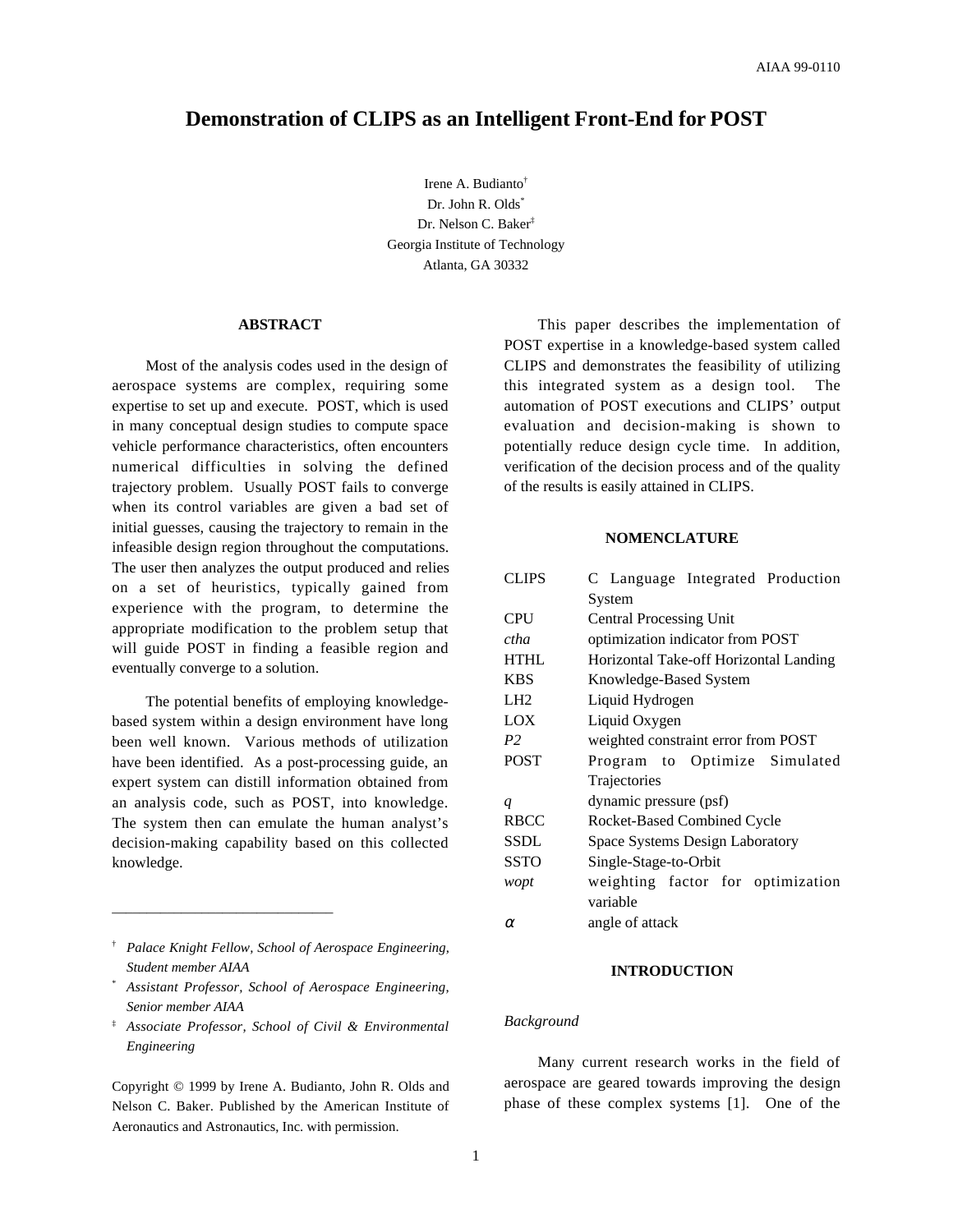major thrust areas is to reduce design cycle times and costs. This can either shorten the system's overall development time or allow for more trade-off studies to be conducted, resulting in a more extensive selection of alternative optimum designs.

Utilization of artificial intelligence within the design environment has received much attention in the past. In particular, knowledge-based systems (KBS) have been shown to be well suited for various design applications [2, 3, 4]. For example, an expert system can serve as a post-processing guide. It can be encoded to analyze the results of an analysis code and, based on the information obtained and the set of knowledge imbedded in the system, determine the appropriate next step without the need for human intervention. This automation of information processing and decision-making promises to shorten design cycle times.

Program to Optimize Simulated Trajectories, or POST [5], plays an important role in many space vehicle conceptual design studies. POST, created by NASA and Lockheed-Martin, is widely available and has become an industry standard tool for solving various trajectory optimization problems, including constant dynamic pressure trajectories for airbreathing vehicles. As a design analysis tool, POST provides the performance characteristics necessary to determine the feasibility and viability of a vehicle concept.

POST is a generalized event-oriented trajectory simulation program capable of optimizing a userspecified objective function, subject to certain conditions and constraints, by determining the appropriate values of the control variables. Within a namelist input file, the user structures the trajectory by a logical sequence of events and defines the model of the vehicle as well as the necessary constraints and conditions. The user is further required to specify the parameters and control variables. POST generates a text output file that summarizes the results of the simulation.

# *Motivation*

Analyzing simulated trajectories computed by POST requires knowledge about flight mechanics and vehicle performance. Producing a numerical solution with POST, on the other hand, also demands the type of expertise that comes with practice. As with other numerical simulation programs, POST at times encounters difficulties in solving the defined problem. If the control variables are given a bad set of initial values, many times the program fails to find a feasible region.

Expert users of POST have developed a variety of heuristics to aid the program in overcoming these numerical difficulties, so as to converge to a solution. For example, when POST fails to concurrently satisfy the constraints and converge to an optimum solution with a given set of initial control variable values, one common practice is to first remove optimization from the problem, requiring for POST to simply target the specified conditions and satisfy the given constraints. Then usually the analyst would remove some of the "less crucial" constraints from the problem. Once a feasible region of the design space for this simplified problem is found, the new control variable values obtained are used as initial values for solving the original problem. Thus expert POST users essentially must learn various tricks to help the program explore the design space in search of the set of control variable values that will result in a trajectory that satisfies the optimum criteria and meets all the constraints and conditions.

Implementation of this type of expertise in a knowledge-based system, such as CLIPS (C Language Integrated Production System [6]), that interacts with POST can prove to be very valuable, particularly in a conceptual design environment. The integrated system promises a "plug-and-play" POST capability, which, to a certain extent, can free the expert analyst from the task of "babysitting" the simulations. Consequently, this expert POST has the potential to greatly reduce design cycle time and cost, especially as the whole design process is becoming more automated. The ability to verify the decision process and the quality of the solution must not be compromised, however. This is accomplished partly by CLIPS' explanation facility that supplies the user with an account of all steps that led to the final solution. The user must, in addition, review the final trajectory solution.

## *Problem Formulation*

The main objective for this work is to create a prototype of the CLIPS-POST integrated system and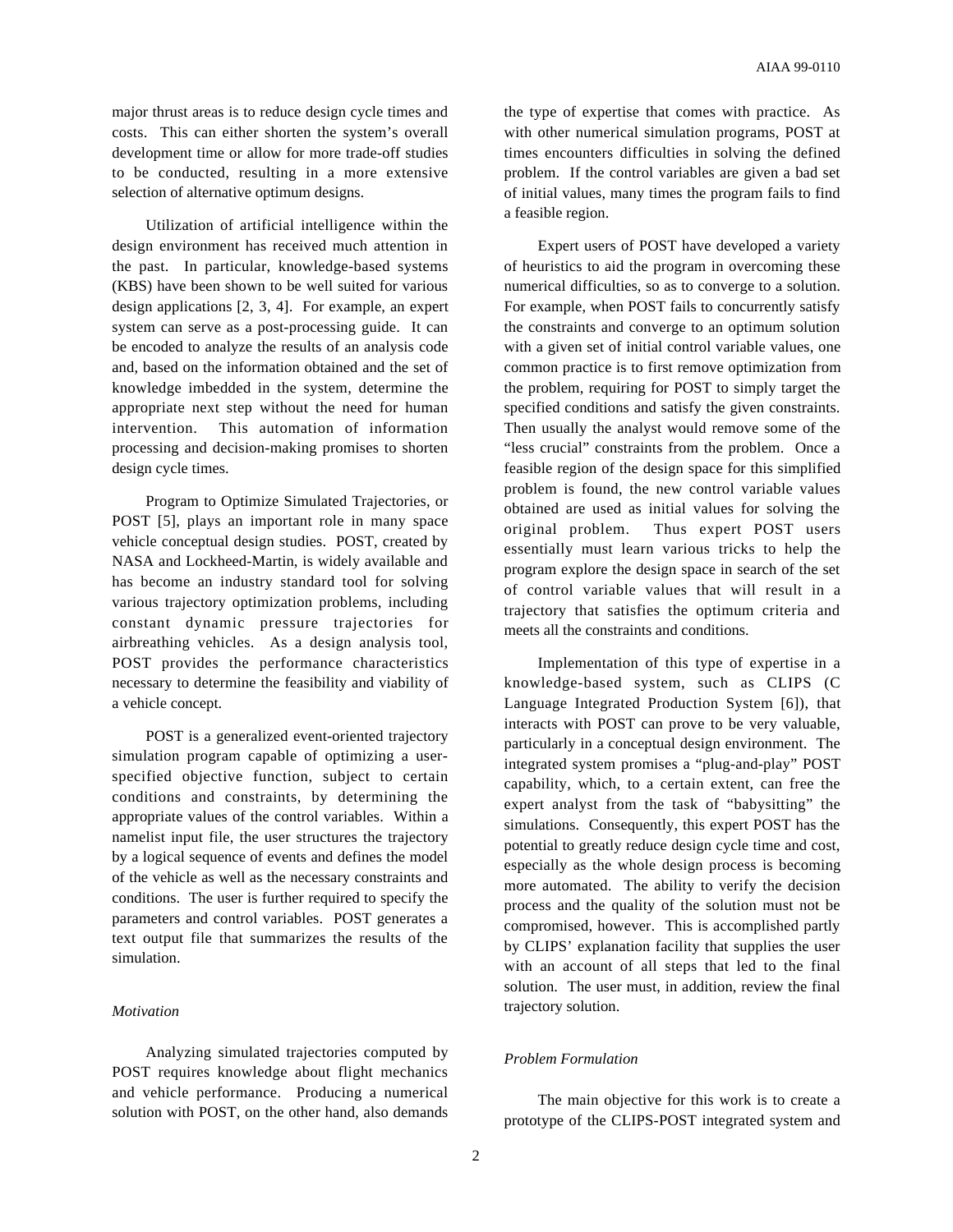demonstrate its feasibility for solving an airbreathing ascent trajectory, which involves a constant dynamic pressure phase. This type of trajectory simulation and analysis is very complex due to the fact that the thrust produced by airbreathing engines varies with altitude, Mach number and dynamic pressure and that the vehicle aerodynamic characteristics are continuously changing [7]. POST often has difficulties solving this type of problem.

The expert system's main duty is to assist POST in finding the control variable values that will result in an optimum, without requiring programming modifications to POST itself. It is assumed that the user has created an error-free namelist input file (POST version 5.1) and has successfully obtained a usable nominal (iteration 1) trajectory. A long list of experiential knowledge exists to help users with this nontrivial step but is not implemented for the purpose of this demonstration work. In the future, however, the development of an expert system that will work with a generic POST input file is envisioned.

## **PROTOTYPE SYSTEM**

#### *System Overview*

As shown in Figure 1, POST input and output files form the natural interface to CLIPS. This expert POST has been designed such that the parsing of the files as well as the system calls to execute POST are directly performed by CLIPS. Thus, when the integrated system is implemented in a space vehicle design environment, CLIPS acts as the front-end to POST. The end user of this integrated system is prompted for the input file name of the problem to be solved, herein referred to as the original problem setup. This is the extent of the user interaction required by the prototype system.

The iterative process begins with the first execution of POST and parsing of the resulting output file to obtain a set of information needed by CLIPS. This includes the problem setup (e.g. constraints, conditions, optimization flags, tolerances, control variables) and the numerical results (e.g. constraint error, optimization indicator value, objective value history, final values of the control variables, warning and error messages). Copies of the original files are created to keep them free from any modifications made by CLIPS. The inference engine of CLIPS then emulates the processing strategy of an expert POST user.



Figure 1. Diagram to illustrate the process of the CLIPS-POST integrated system.

When POST fails to converge, the user would first identify the "symptoms." For example, what error messages are produced by POST? Is the iteration limit exceeded? How do the objective function and the dependent variable values behave over POST iterations? Then according to the information gathered and the user's expertise, he/she makes the appropriate changes to the problem setup and reruns POST with the modified input file in an effort to aid POST in finding a better set of control variable values. If POST still fails to converge, return to the "symptom identification" step by analyzing the new output. Else, retain the control variable values from the last POST run and use them with the original input deck.

Similarly, CLIPS' inference engine must match the set of gathered data (facts) with the knowledge already imbedded in the system. The strategy used for prioritizing these activated (matched) rules is set to simplicity. CLIPS makes the appropriate modifications to the input deck, reruns it in POST and studies the output. The iterative process continues until a successful POST execution is obtained.

In the meantime, an account of all the modifications is kept in memory during each session and is referred to by CLIPS at every step. Each time POST converges, the resulting control variable values are retained. The system backtracks through the cumulated records in the database of past modifications and runs the previous problem setup with these control values. This sequential process, as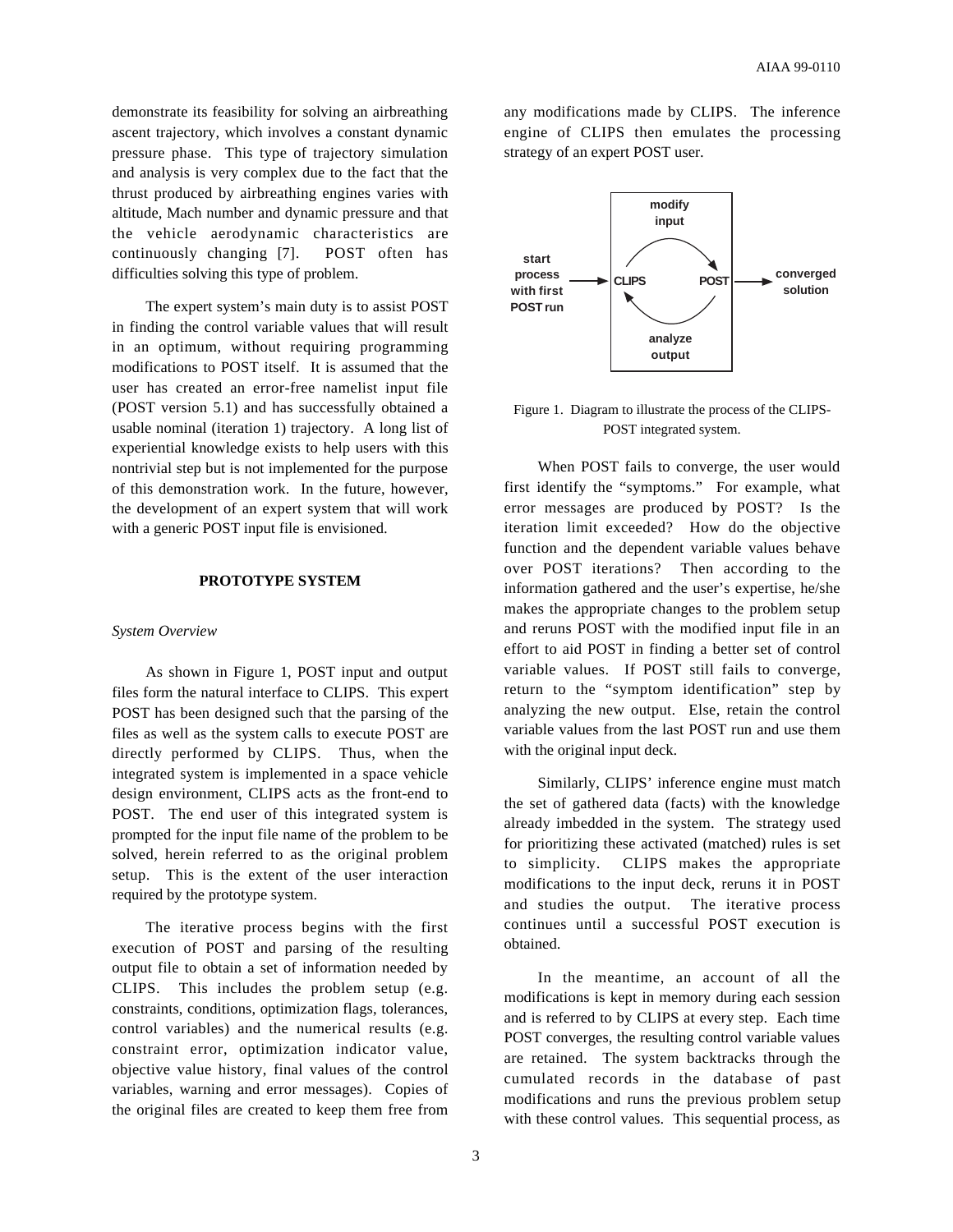has been proven many times manually in actual practice, will eventually lead to a convergence of the original problem.

#### *Process Knowledge Control Structure*

The task of the expert POST system can be hierarchically ordered into several sub-problems, as is graphically represented in Figure 2. The problem is considered solved when the POST input and output files are parsed, optimum criterion is met and the constraints and targets are satisfied. Similarly, optimality of the solution requires nonsingular sensitivity matrix (the Jacobian matrix consisting of the partials of each of the constraints with respect to the control variables), a converging objective value history and an improving weighted-error constraint history.

The typical constraints and targeting conditions that are involved in the ascent trajectory simulation of an airbreathing vehicle are maximum wing normal forces, the constant dynamic pressure segment, final

altitude and final flight path angle. Each of these constraints forms a sub-problem for the "Constraints Met" node.

Following the strategy used by an expert POST user in examining a POST output, the backwardchaining tree illustrated in Figure 2 is utilized to structure the knowledge process of the CLIPS-POST system. Each node in this network is a hypothesis that can be considered completed only if all its child nodes have been completed (proven). According to the hypotheses that remain unproven, CLIPS can make an intelligent decision on the appropriate modifications to the POST input deck.

The mechanism for keeping a history of input file modifications takes advantage of the dynamic linking capability of a sequence method. The chain of sequence nodes (linked list) is built up as new modifications are made. Thus, each time POST fails to converge to a solution, a new input setup is created and a new node, representing this modified setup, is added at the end of the linked list.



Figure 2. Diagram illustrating the backward-chaining tree structure for the knowledge process control of the CLIPS-POST system.

4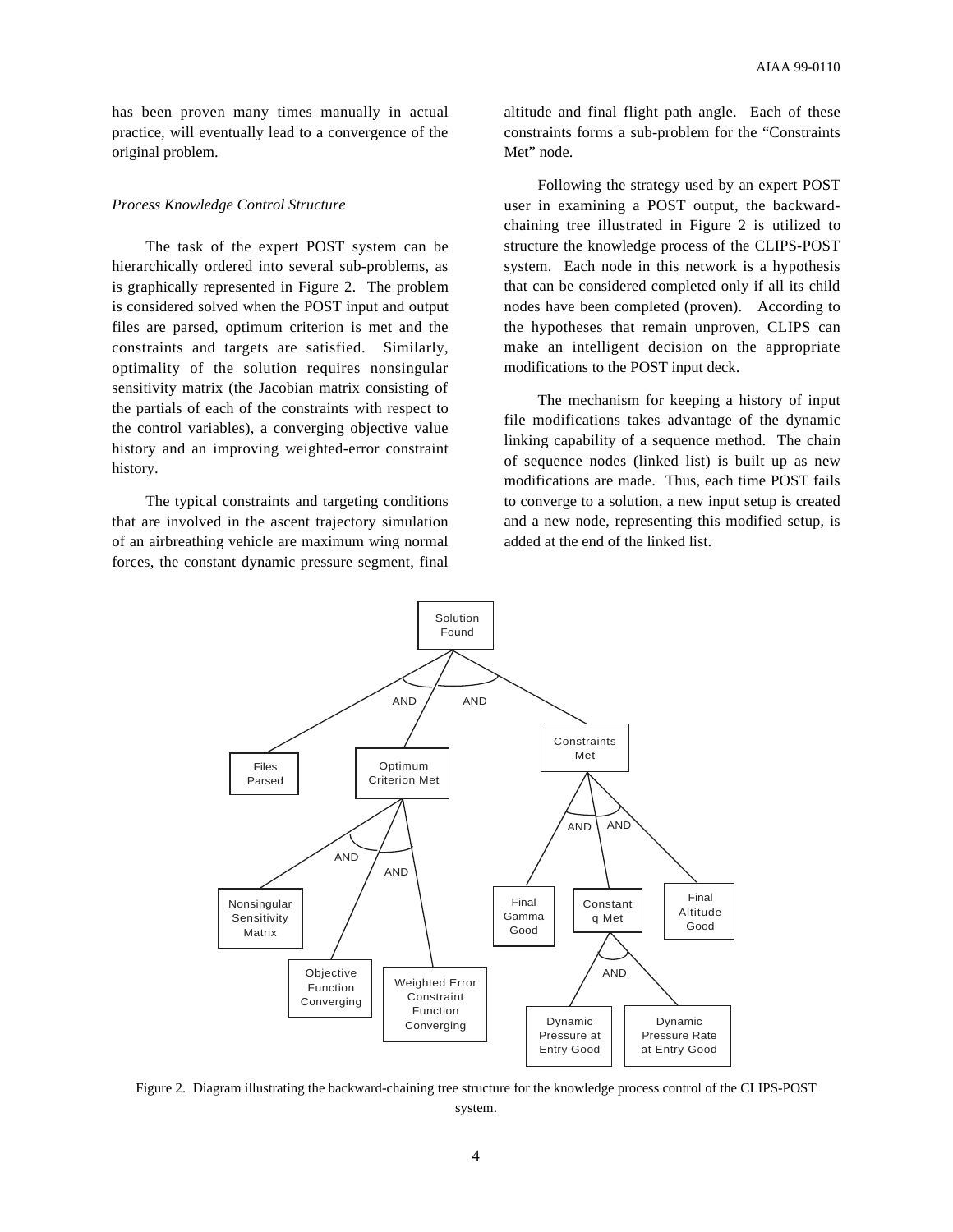| <b>RULE</b>    |                                                                                                                                                                                              |                                                                                                                                            |  |  |  |
|----------------|----------------------------------------------------------------------------------------------------------------------------------------------------------------------------------------------|--------------------------------------------------------------------------------------------------------------------------------------------|--|--|--|
| NO.            | <b>RULE CONDITIONS</b>                                                                                                                                                                       | <b>CONCLUSIONS / ACTIONS</b>                                                                                                               |  |  |  |
| $\mathbf{1}$   | POST optimum criterion, ctha, is satisfied; the<br>weighted error constraint, P2, indicates that all<br>constraints are satisfied.                                                           | Problem is solved and solution is found.                                                                                                   |  |  |  |
| 2              | The problem involves a constant dynamic pressure<br>segment and has not already been simplified; POST<br>fails to target the conditions and meet the constraints;<br>POST cannot improve P2. | Change to target-only mode and eliminate<br>constraints that apply beyond the constant<br>dynamic pressure phase.                          |  |  |  |
| 3              | The dynamic pressure experienced by the vehicle as<br>it enters constant $q$ segment is too low (high).                                                                                      | Increase (decrease) the first few angles of the<br>pitch control table applied during the phase<br>before entering the constant $q$ phase. |  |  |  |
| $\overline{4}$ | The altitude at the end of the trajectory is too low<br>(high).                                                                                                                              | Increase (decrease) the second and third<br>angles of the pitch control table applied at the<br>end of the trajectory.                     |  |  |  |
|                |                                                                                                                                                                                              |                                                                                                                                            |  |  |  |
| 37             | POST encounters a singular constraint sensitivity<br>matrix.                                                                                                                                 | Reduce take-off angle of attack.                                                                                                           |  |  |  |
| 38             | POST encounters no change in state.                                                                                                                                                          | Check <i>wopt</i> and change if necessary.                                                                                                 |  |  |  |
| 39             | All constraints are satisfied; <i>ctha</i> indicates POST has<br>not converged; objective value is not changing much.                                                                        | Problem is solved and solution is found.                                                                                                   |  |  |  |
| 40             | Convergence is reached with the original POST input<br>setup; big jumps are observed for the values of<br>optimum criterion, ctha.                                                           | Re-run the POST input file with the latest<br>control variable values.                                                                     |  |  |  |

## Table 1. A sample of the domain knowledge collection

Each sequence node is assigned the backwardchaining process knowledge, explained previously. This node is considered complete only when the top goal, "Solution Found," within it is achieved (i.e., when POST successfully converges with this particular input file).

Each time a sequence node is completed (i.e., POST converges and solution is found), the system traverses the linked list backward and pops off the node containing information on the previous problem setup. From this, CLIPS recreates the POST input setup and runs it with the control variable values obtained from the latest converged POST run. This process of modifying and recreating POST input files continues until the original problem formulation is reached and converged, completing the expert system's task.

## *Context Organization*

The context, or data structure, for this expert POST system must be organized such that it works well with the process knowledge. Object templates were created to handle the types of information needed by the system. For example, a template called "POST-input-setup" stores important information about the problem setup. It contains attributes such as *ndepvr* (the number of dependent variables involved in the problem), *nindvr* (the number of control variables), *dt* (integration step), etc. Each object also contains an attribute called *input\_ID*, which identifies it as an object belonging to a particular sequence node. In most cases, this attribute can serve as the primary key (i.e., it is sufficient to uniquely identify the object). The variable and parameter names used by POST (e.g. *ndepvr*, *P2*, *ctha*, etc.) are retained in the CLIPS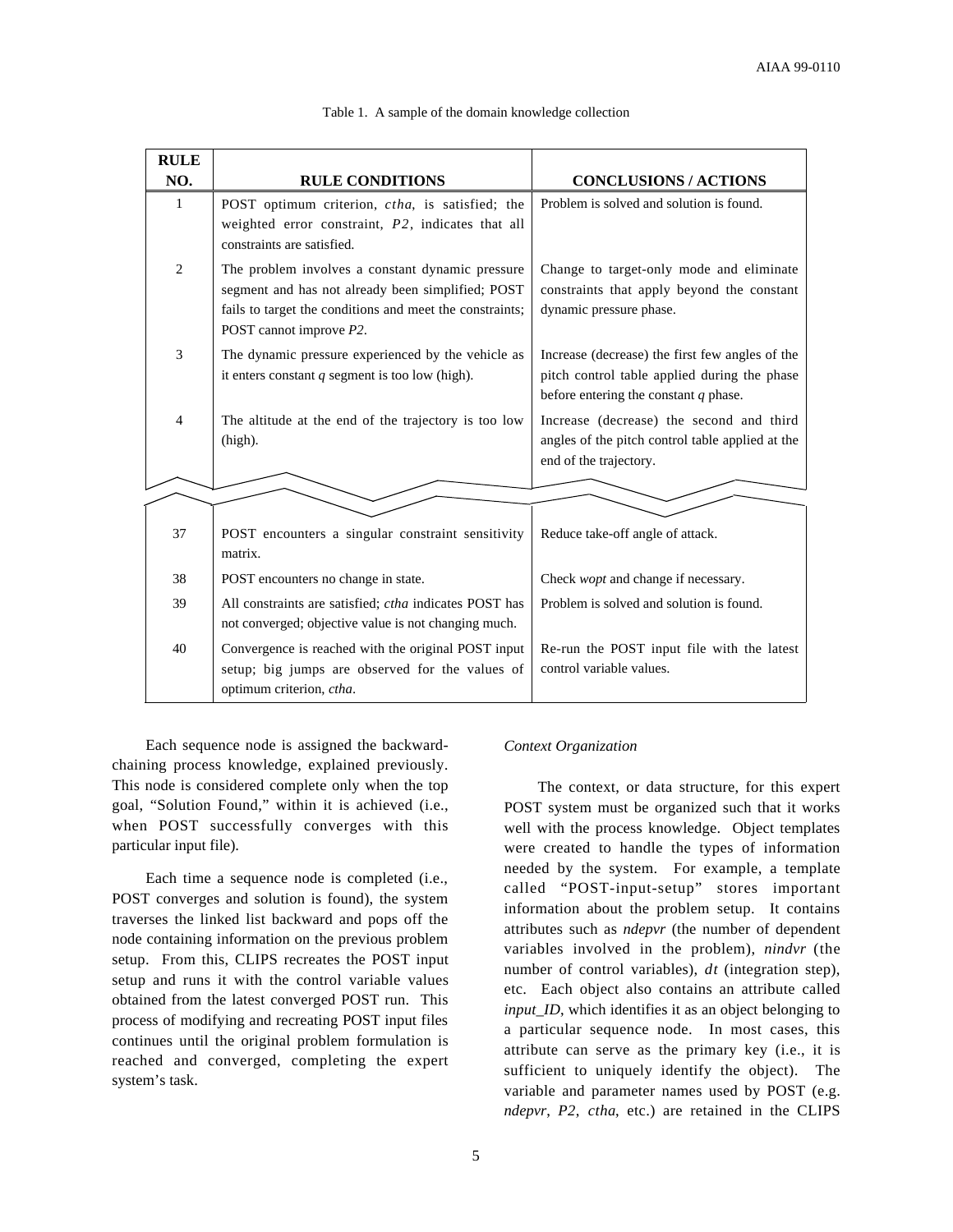context. Furthermore, every effort is made to separate input and derived (output) data.

## *Domain Knowledge*

The collection of domain knowledge to be used in the CLIPS-POST system can be categorized according to the sub-problem it addresses. For example, the rules needed for reading and writing POST input files are contained within "Files Parsed" node and can be activated only when this goal is active. On the other hand, the rules that check on the behavior of the objective function are sectioned within "Objective Function Converging" node.

The main sources for this domain knowledge are the authors' own experiences. Additionally, several colleagues in the field who have extensive experience with solving airbreathing ascent trajectories with POST were also interviewed for their expertise. A sampling of the captured heuristics is listed in Table 1. All of the knowledge can be represented in the form of **IF (**condition**) THEN (**conclusion/action**).** If a certain combination of facts exist, then a specified course of action takes place.

#### *Computing Environment*

Both CLIPS and POST are compiled on a Silicon Graphics Octane with operating system IRIX 6.4. This workstation runs on a R10000/250 MHz IP30 processor. Installing the two programs on the same machine eases automation of the CLIPS-POST interactions. Thus the user, having setup the problem in POST, can run the expert POST system simply by running the CLIPS program and supplying the input file name at the prompt.

## **PROTOTYPE EVALUATION**

The CLIPS-POST prototype was tested on several airbreathing vehicles. The parameters for these reference vehicles, as summarized in Table 2, are fixed along with the engine and aerodynamic models. The results vary in terms of the number of required iterations, computer processing time and the computed optimal value. The computing requirements depend on the complexity of the problem (i.e., the number of variables and events involved) and the quality of the initial values for the control variables. Furthermore, this type of trajectory optimization is nonlinear and, if not constrained properly, is not unimodal. Thus, depending on the starting point used, the solution found may only be a relative (local) extremum.

Table 2. Summary of test vehicle parameters

| Vehicle                                    | Hyperion | Argus   | <i>SSTO1</i> |
|--------------------------------------------|----------|---------|--------------|
| Parameters                                 |          |         |              |
| Gross Wt (lbs)                             | 824,500  | 653,800 | 1,000,000    |
| Initial T/W                                | 0.7      | 0.7     | 1.1          |
| Rocket $\text{Isp}_{\text{vac}}(\text{s})$ | 462      | 462     | 460          |
| Sref $(ft^2)$                              | 6300     | 3004    | 4500         |

#### *Description of Hyperion*

Figure 3 shows a rendering of *Hyperion* as it orbits the earth. This advanced single-stage-to-orbit (SSTO) fully reusable launch vehicle is the product of investigation by graduate students of the Space Systems Design Laboratory (SSDL) at Georgia Institute of Technology. The mission for this unpiloted HTHL (horizontal take-off horizontal landing) concept is to deliver 20 klb of payload to Space Station orbit (220 nmi circular orbit at 51.6° inclination) from Kennedy Space Center.



Figure 3. Artist's rendering of *Hyperion*

*Hyperion* utilizes five LOX/LH2 ejector scramjet RBCC engines as its primary propulsion. The vehicle operates in ejector mode up to Mach 2, where transition to ramjet mode begins. At Mach 3 it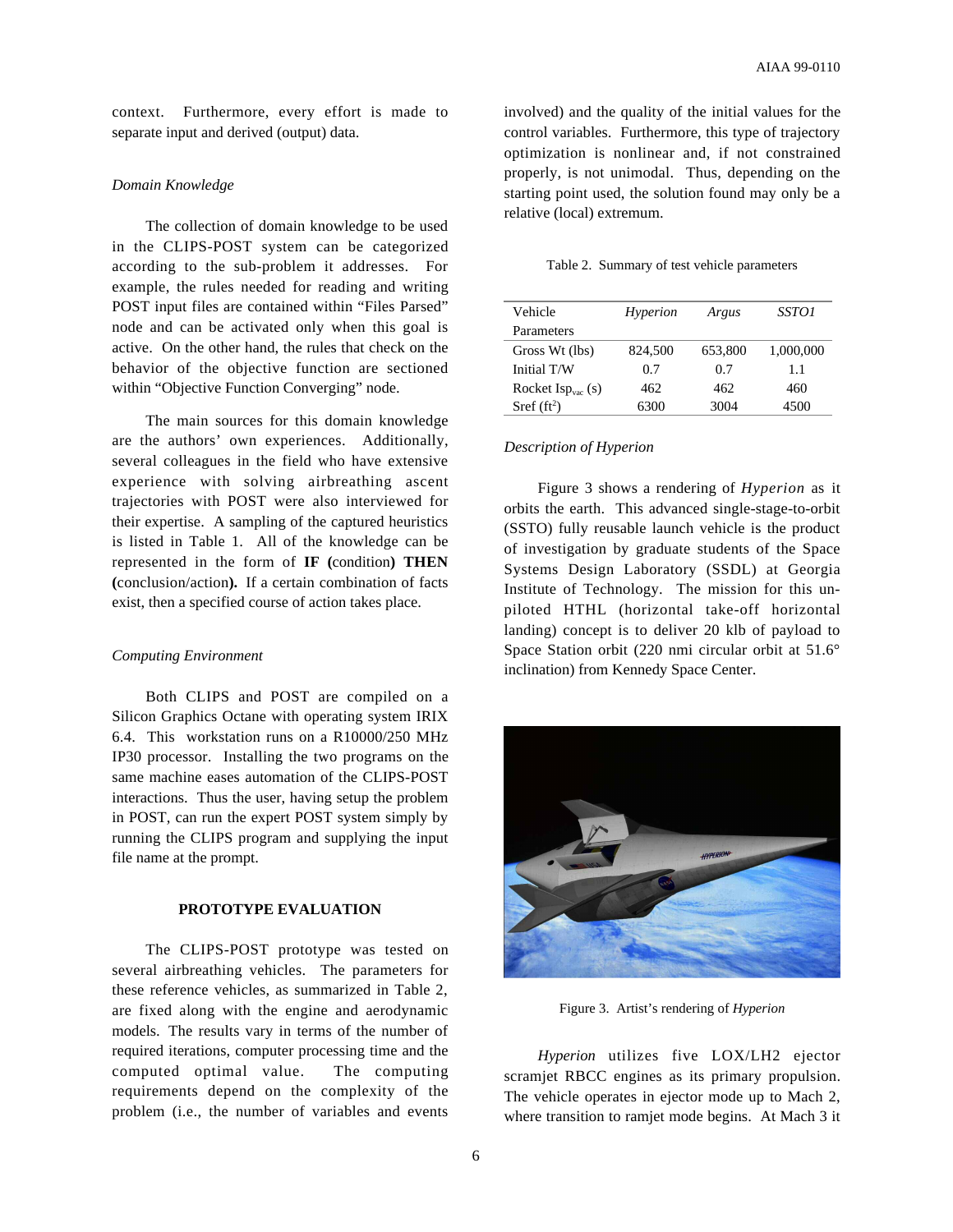intercepts a 2000 psf dynamic pressure boundary and the vehicle airbreathes (ramjet/scramjet mode) up to Mach 10 while maintaining this *q* limit. The switch to rocket mode occurs at Mach 10.

The trajectory optimization problem involves maximizing the vehicle burnout weight at the end of the simulation. The POST input setup begins at takeoff and ends as the vehicle reaches the 50 nmi x 220 nmi insertion orbit. The independent (control) variables are relative pitch angles to control vehicle attitude before and after the constant *q* phase.

#### *Result for Hyperion*

Several CLIPS-POST runs for *Hyperion* were conducted with various combinations of initial control variable values. All successfully converged but only two are presented in this paper. A summary of these computations is given in Table 3.

"Test 1" was one case where with the original input setup, the changes in the control parameters made by POST produced no change in the state parameters. CLIPS modified *wopt* (Rule 39 in Table 1) and re-ran POST, which yielded a successful convergence. To juxtapose the CPU requirements of the integrated system and those of individual POST runs, a timing device was setup. The execution of the three POST files themselves, in this case, took a total runtime of 263.14 seconds. This difference of less than 82 seconds was the time required for CLIPS to set up the problems, to run POST, to parse the files, to decide on the appropriate modification and, finally, to recognize that a solution had been found.

For "Test 2," POST was given a set of initial guesses for the control variables, with which the program fails to converge initially (the P2 value obtained is very large). CLIPS' inference engine applied several rules that eventually guided POST to convergence. It first turned POST to target-only mode and reduced the number of constraints by removing from the problem those that go into effect after the constant dynamic pressure phase (Rule 2 in Table 1). This allowed POST to concentrate on achieving and maintaining the constant *q* path. When POST still failed to reach convergence with this simplified problem setup, CLIPS changed some of the pitch control angles to help the trajectory find the dynamic pressure boundary (Rule 3).

Once POST converged this simplified problem, the resulting control values were used as initial points for the original problem. This process was repeated and terminated because there was no improvement on the objective value as observed by CLIPS. Here, the inference engine applied Rule 39: Although the final *ctha* value does not meet the optimum criteria of being greater than or equal to 89.9°, if the objective value improves very little, then consider the problem solved.



Figure 4. Dynamic pressure and altitude profiles for optimized *Hyperion* trajectory (Test 1).



Figure 5. Relative pitch angle histories for optimized *Hyperion* trajectory.

The discrepancy between the optimum burnout weights computed from the two *Hyperion* test cases is less than 0.5%. Figure 4 plots the calculated dynamic pressure and altitude profiles from "Test 1." "Test 2" produced similar trajectory plots. The resulting final pitch control angles differ slightly but have the same general trend, as shown by Figure 5.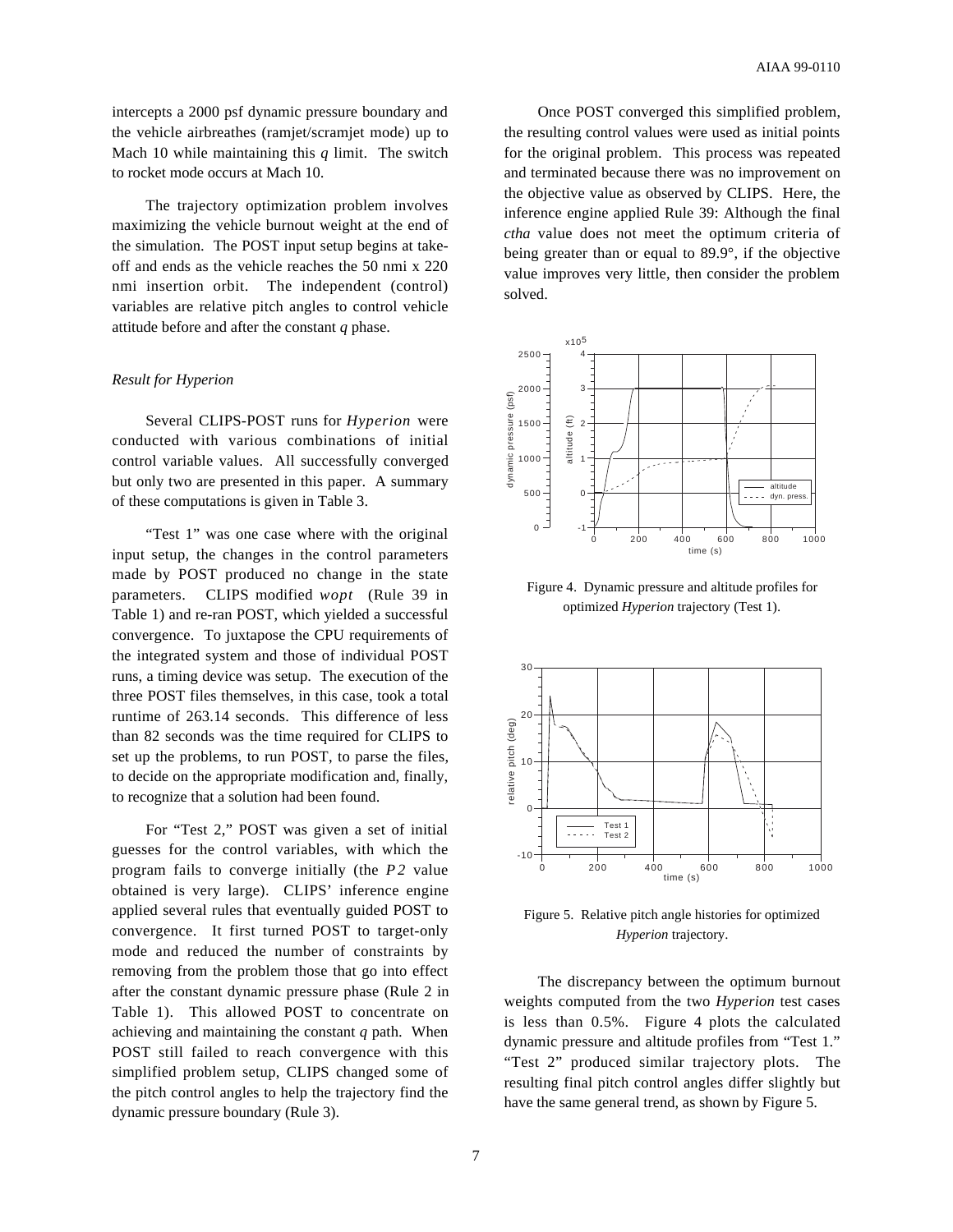#### *Description of Argus*

Under NASA's Highly Reusable Space Transportation (HRST) program, a study was conducted at Georgia Tech's SSDL on the highly reusable SSTO launch vehicle concept called *Argus* [8]. Figure 6 depicts an illustration by Pat Rawlings featured in reference 9. *Argus* uses a magneticallylevitated sled and track system, the *Maglifter*, to provide take-off velocity of 800 fps. The main propulsion system consists of two RBCC engines (LOX/LH2 supercharged ejector ramjet). The engines operate similarly to those of *Hyperion*, in that they progressively move from supercharged ejector to fan-ramjet to ramjet modes. One difference is that *Argus* does not have scramjet capability and thus, it airbreathes only until Mach 6. At this point, the vehicle performs a pull-up maneuver and transitions to rocket mode. It continues its ascent to a 50nmi x 100 nmi insertion orbit at 28.5° inclination.



Figure 6. *Argus* by Pat Rawlings

The trajectory simulation problem for *Argus* is also to maximize the vehicle burnout weight. The mission is to deliver 20 klb of cargo autonomously to low earth orbit. The constant dynamic pressure trajectory flown is at 1500 psf.

## *Result for Argus*

In addition to varying the initial control variable setting, *Argus* was also tested several different takeoff attack angles  $(\alpha's)$ . In "Test 1," the vehicle left the *Maglifter* with 7.5° angle of attack. As shown in Table 3, the initial control values given allowed POST to obtain successful convergence unaided by

CLIPS. The CPU requirement for the one POST run was 118.8 seconds. In cases such as this, CLIPS simply matched the conditions for Rule 1 listed in Table 1 and terminated the process.

For "Test 2," *Argus* initially was given a takeoff attack angle of 15° and initial control values that produce a flight profile in the infeasible region. CLIPS simplified the setup by constraint elimination (Rule 2), which resulted in singularity of the sensitivity matrix of one of the dependent variables. This is typically due to lack of controls to affect the wing normal force constraint violated during take-off. CLIPS remedied this problem by reducing the takeoff  $\alpha$  (Rule 37). The CLIPS-POST system obtained the final converged trajectory by a combination of lowering take-off angle and simplifying the problem setup. The CLIPS-POST system terminated when it converged the original problem with a reduced takeoff  $\alpha$  of 10.935°, after a total of 13 POST runs.



Figure 7. Dynamic pressure profiles for optimized *Argus* trajectories



Figure 8. Angle of attack histories for optimized *Argus* trajectories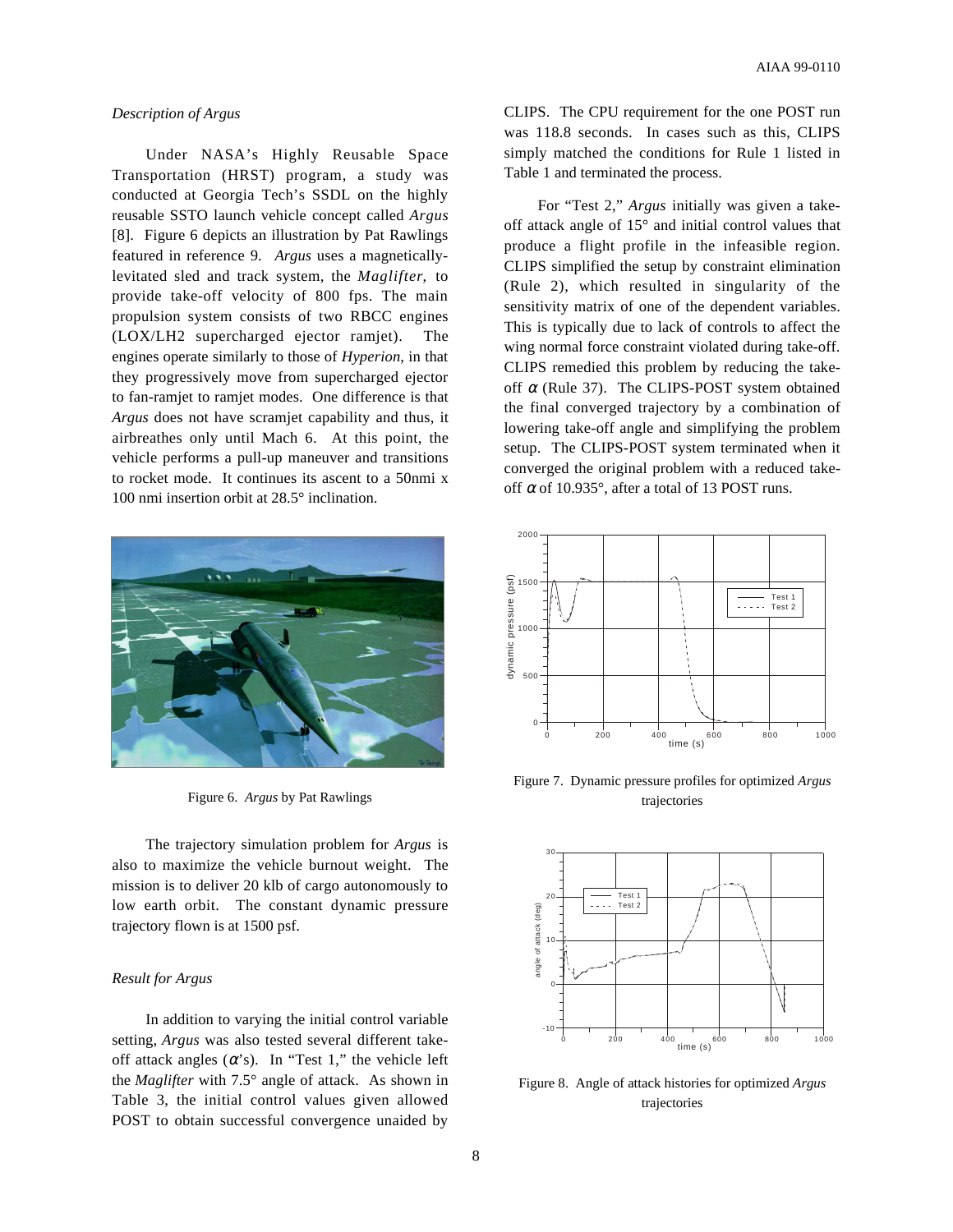The resulting dynamic pressure profiles for the two test cases are shown in Figure 7. The lower takeoff angle of attack of "Test 1" caused a higher jump in dynamic pressure experienced before the constant *q* segment. Figure 8 illustrates that the angle of attack profiles computed by POST for the two test cases are very similar. The biggest discrepancy was found in the beginning of the trajectories, where the take-off values differed by 3.435°.

The integrated CLIPS-POST system achieved successful convergence for all tested cases (given a usable nominal trajectory). The discrepancies between all of the computed optimal values were on the order of less than 0.5%.

## *Description of SSTO1*

The integrated CLIPS-POST system was also tested with a generic SSTO sample POST input deck, referred herein as *SSTO1*. This winged-body vehicle is powered with pure rockets, eliminating the need for a constant *q* segment during its ascent flight. Again, the trajectory problem is to maximize the final vehicle weight.

The trajectory simulation begins with a vertical take off of the single stage vehicle and ends when it reaches the 50 nmi x 100 nmi x 28.5° insertion orbit. The control (independent) parameters given to POST are two inertial pitch rates and the time at which transition between these rates occur. The orbital destination is specified by providing POST with the desired final altitude and inertial velocity. The parameters for this SSTO are given in Table 2.

# *Result for SSTO1*

Solving the trajectory problem for this vehicle required less computing time than *Hyperion* or *Argus*. This is as expected, since the setup for *SSTO1* is much simpler, involving fewer control variables and fewer constraints.

For "Test 1" of *SSTO1*, POST was given good initial guesses for its control variables, allowing it to reach convergence with the original setup. However, CLIPS applied Rule 40 and re-ran the problem without seeing any more improvements.

With the original input setup in "Test 2a," POST was able to satisfy the constraints but not the optimization criteria, because no change in state was observed by POST. The CPU time for this first POST run is 3330.0 seconds. CLIPS then changed the weighting factor, *wopt*, for the optimization variable (Rule 38) and terminated the process when it could not further improve the objective value. The total CPU time was 3764.1 seconds.

|                                              | Hyperion     |               | Argus           |             | <i>SSTO1</i> |              |
|----------------------------------------------|--------------|---------------|-----------------|-------------|--------------|--------------|
|                                              | Test 1       | Test 2        | Test 1          | Test 2      | Test 1       | Test 2b      |
| Total CPU Time (s)                           | 348.3        | 3026.6        | 152.9           | 1101.9      | 88.0         | 515.4        |
| No. of Modifications                         |              | 6             | 0               | 6           |              |              |
| Total No. of POST Runs                       | 3            | 13            |                 | 13          | 3            | 3            |
| Final Constraint Error, P2                   |              |               |                 |             |              |              |
| Initial POST Run                             | 1.525E-01    | $6.915E+17$   | 1.564E-01       | $8.391E+04$ | 3.740E-01    | 3.785E-02    |
| Final POST Run                               | 3.721E-01    | 1.200E-02     |                 | 7.717E-01   | 3.740E-01    | 3.785E-02    |
| Final Opt. Indicator, ctha                   |              |               |                 |             |              |              |
| Initial POST Run                             | 89.83°       |               | $89.90^{\circ}$ |             | $89.9^\circ$ |              |
| Final POST Run                               | $90.0^\circ$ | $88.66^\circ$ |                 | 89.97°      | $90.0^\circ$ | $90.0^\circ$ |
| Final Opt. Value, $W_{\text{burnout}}$ (lbs) |              |               |                 |             |              |              |
| <b>Initial POST Run</b>                      | 163,562.06   | 97,481.05     | 114,796.54      | 113,243.00  | 122,715.44   | 122,382.57   |
| Final POST Run                               | 163,596.17   | 163,993.92    |                 | 114,878.83  | 122,715.44   | 122,382.57   |

Table 3. Summary of test results.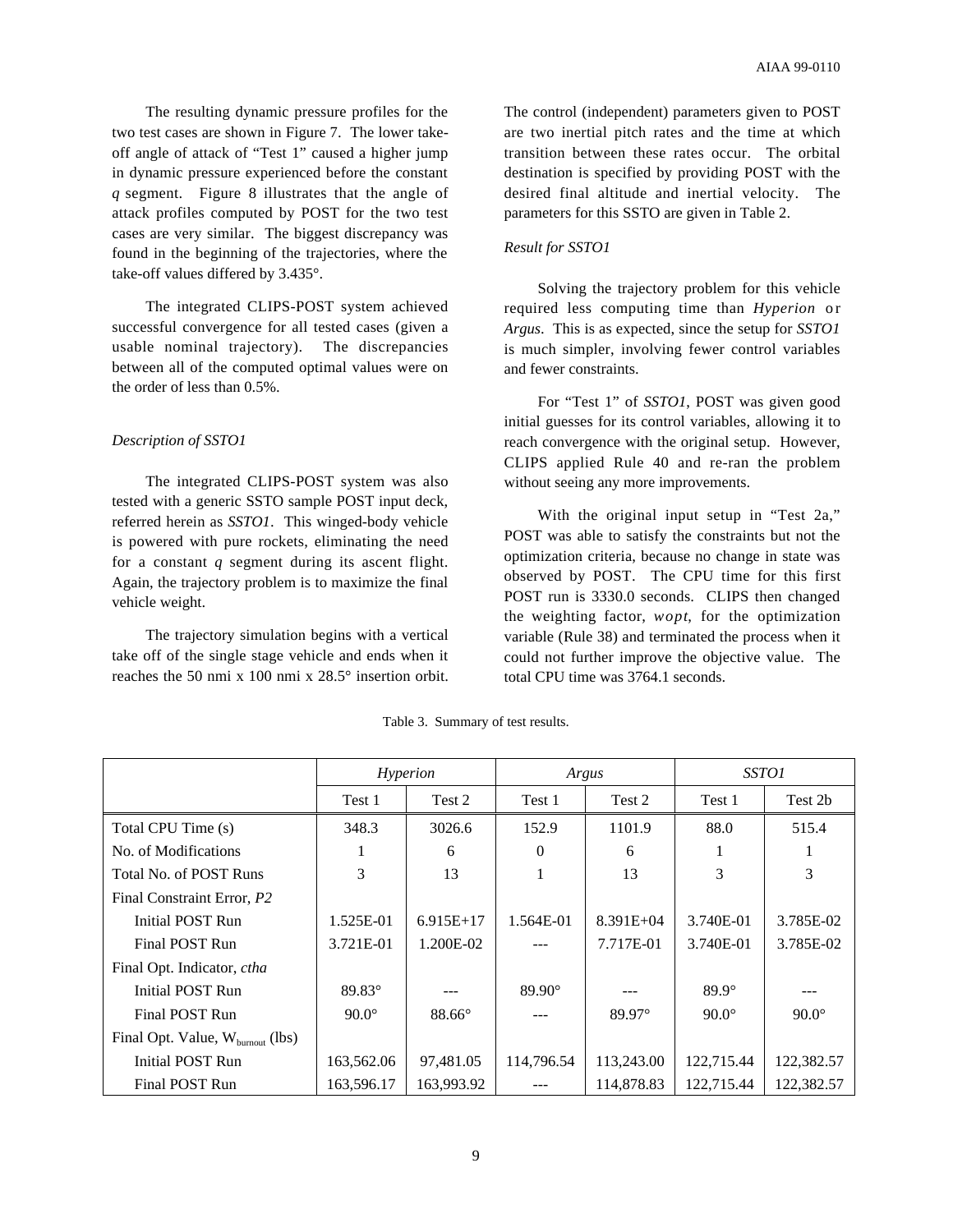"Test 2a" produced a final burnout weight of 98,494.34 lbs. This gives a very significant difference of almost 20% from that of "Test 1." This can be explained by the fact that the problem is not properly constrained.

A re-testing ("Test 2b") was conducted by adding another constraint to the *SSTO1* problem, namely final orbital inclination of 28.5°. The initial control values of "Test 2a" was used. The results of "Test 1" and "Test 2b" are presented in Table 3. As shown, a difference in optimum value of less than 0.5% was obtained.



Figure 9. Flight profiles for optimized *SSTO1* trajectories



Figure 10. Inertial pitch angle histories for optimized *SSTO1* trajectories

Figure 9 illustrates the vehicle's ground tracks for "Test 2a" and "Test 2b." As shown, the final orbits are different for these two cases, where one is inclined at  $28.5^\circ$  while the other is at  $151.5^\circ$  (a retrograde orbit). The constraints involving the final altitude and velocity were satisfied in both trajectories. Figure 10 compares the inertial pitch angles of the two vehicles (the final inertial roll and yaw angles are 0° for both cases).

## **CONCLUSION**

## *Summary*

The techniques used by expert POST users are not procedural in nature. Much of the rules are heuristics and require symbolic reasoning. Thus this problem is not algorithmic and the implementation of the expertise in a knowledge-based environment is an appropriate choice, as proven by the prototype developed in this research work. Successful convergence was obtained for all tested cases, demonstrating the robustness of the integrated system. The prototype's versatility to work with different types of trajectory problem has also been confirmed with the results for *SSTO1*.

Furthermore, this expert POST system can prove to be a very valuable tool to the trajectory analyst of a space vehicle conceptual design team. The time and cost savings per design cycle will easily outweigh the overhead (more CPU time and memory requirements) of CLIPS integration. Especially, when the vehicle design undergoes major changes, it is often the case that POST will have difficulties converging to a solution. This CLIPS-POST system provides the capability to automatically produce a solution without consuming the analyst's time. In addition, the CLIPS interface can be used by an engineer who is familiar with the capabilities of POST but who is not necessarily an expert user, either as a means of training or simply as a front-end to POST. Note that all interactions with CLIPS were by means of the input and output files, thus requiring no modification to the original programming of POST.

# *Future Considerations*

There are still many additions that can improve the performance of the current system. The prototype developed here is fairly robust in its present state. The executions of POST are done directly from within CLIPS using the system command. This delivers the call to execute POST to the operating system and suspends CLIPS processes as it waits for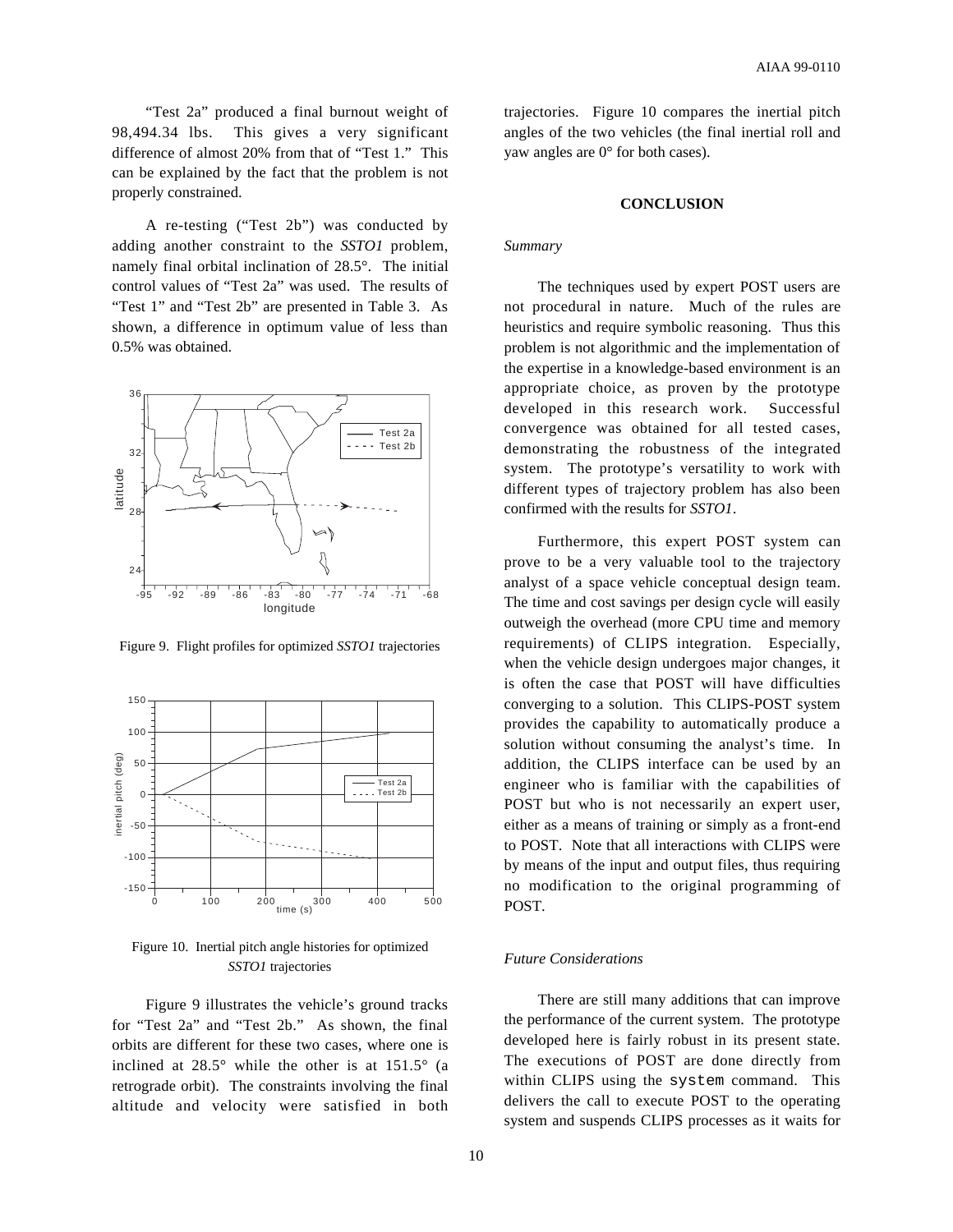POST to finish the run. This task can perhaps be done in a more sophisticated manner, by taking advantage of process controls, such as fork, provided by the system. This can give CLIPS the capability to check the status of a POST run so that a decision can be made whether to continue or terminate the process (i.e., if no improvement is made with the current run), ultimately to save computing time.

The set of knowledge already imbedded in this CLIPS-POST prototype is not at all comprehensive. The rules relied on by expert POST users in generating a usable nominal trajectory have not been implemented. Also, the heuristics for analyzing the resulting trajectory, if encoded into CLIPS, may allow for automatic checking of the solution. Different types of trajectory problems utilize different sets of heuristics. The current system contains approximately 90% of existing knowledge for converging airbreathing vehicle trajectories. But only ~10% of existing rules for solving direct ascent of a pure rocket vehicle, for example, has been encoded in the prototype developed here. Perhaps the test case for *SSTO1* can be improved further. Other types of trajectory problems are orbital maneuvers and planet reentry.

A potential utilization for an integrated CLIPS-POST system not explored in this research work is for finding the global optimum, or at least for finding better optimal value. The results for *SSTO1* especially can demonstrate that often many relative extrema exist, if the problem has not been properly constrained. The expert system can be encoded to explore a variety of design points, for example by grid search method, keeping the trajectory that produces the best objective function value.



Figure 11. Integrated design framework

Finally, the integration of the CLIPS-POST system within an automated design framework is left for future work. Using the CLIPS front-end to POST within a computing architecture described in reference 10 (either using web-based or UNIX interfaces) can be very beneficial, investing relatively the same amount of effort, if not less, as compared to simply integrating POST to the framework. Figure 11 graphically depicts an example of this integrated design framework where automatic execution of several analysis codes can be performed by one user, typically a system analyst. Disciplinary experts are involved off-line to guide the solution and can be geographically located at multiple sites. Furthermore, the analysis codes can be mounted on different types of computer platforms.

## **ACKNOWLEDGEMENTS**

The authors would like to thank Laura Ledsinger and Peter Bellini for sharing their POST expertise. John Bradford supplied vehicle information for *Hyperion* and *Argus*.

## **REFERENCES**

- 1. AIAA Technical Committee for MDO, "Current State of the Art of Multidisciplinary Design Optimization," AIAA White Paper, approved by AIAA Technical Activities Committee, Washington, D.C., September 1991.
- 2. Thurston, D. L. and Carnahan, J. V., "Intelligent Evaluation of Designs for Manufacturing Cost," Chapter 17, *Concurrent Engineering: Automation, Tools, and Techniques*, edited by Kusiak, A., John Wiley & Sons, New York, 1993.
- 3. Marx, W. J., Schrage, D. P., and Mavris, D. N., "An Application of Artificial Intelligence for Computer-Aided Design and Manufacturing," International Conference on Computational Engineering Science, Mauna Lani, HI, July 1995.
- 4 . Wesley, L. P. and Lee, J. D., "Toward an Integrated CFD Expert System Environment,"